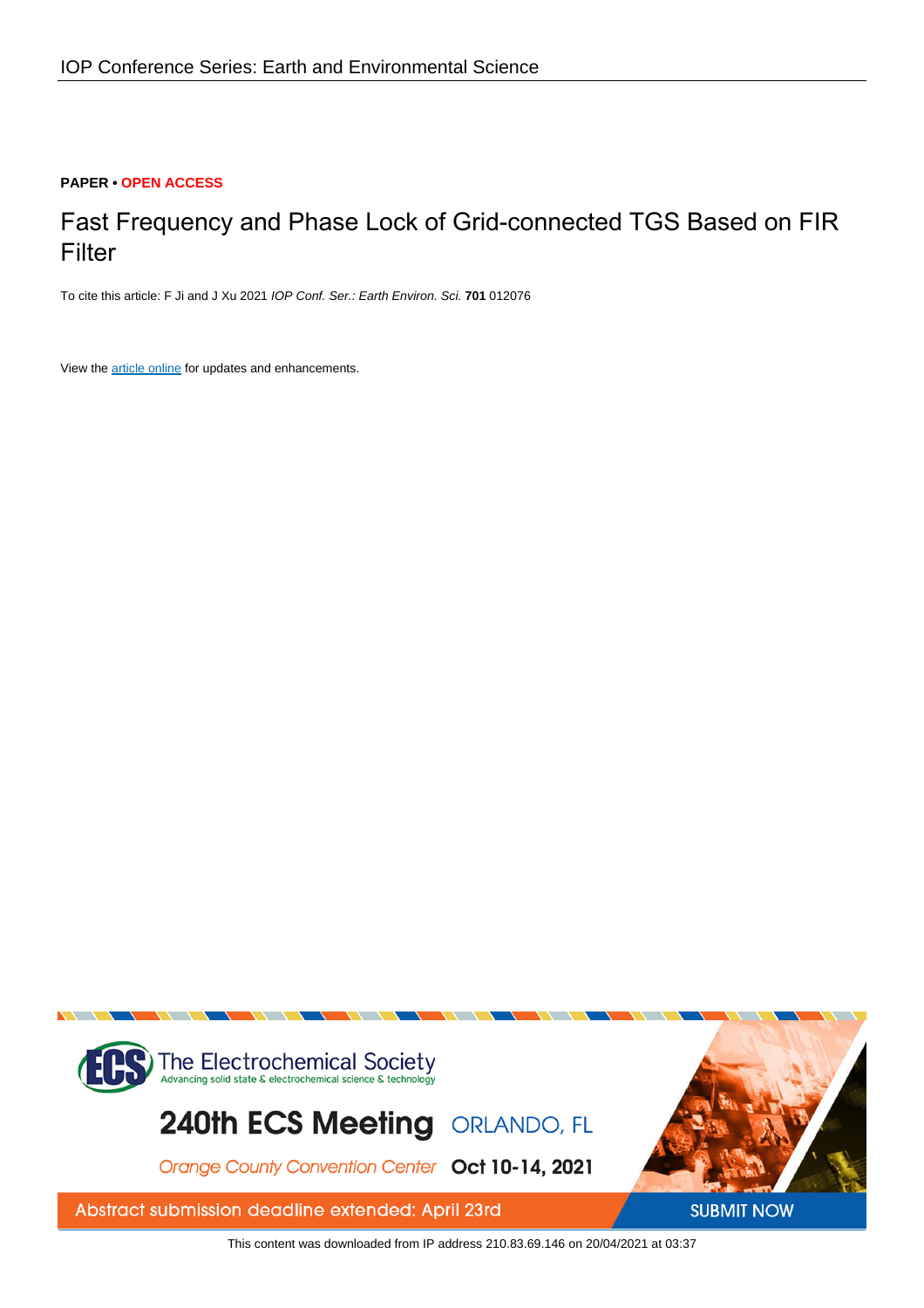# **Fast Frequency and Phase Lock of Grid-connected TGS Based on FIR Filter**

## **F Ji1, 2 and J Xu1**

Faculty of Science and Engineering, University of Nottingham Ningbo China, Ningbo 315000, China

E-mail: Feng.Ji@nottingham.edu.cn

**Abstract.** The thermoelectric generation system (TGS) has many advantages such as clean, no mechanical vibration and high reliability. When TGS is connected to the power grid, it requires that the frequency and phase are same as the power grid. It will take a number of working periods for the response time under the traditional method. A frequency and phase lock method with FIR filter will be introduced in the paper. It is based on the Capture and EPWM module of TMS320F28335. The phase lock can be carried out in one period. And the working frequency of TMS320F28335 is 150MHZ. Therefore, the speed of the whole operation is fast. The experimental results show that the method is feasible.

#### **1. Introduction**

Because of the advantages of high working frequency (150MHZ), fast operation speed and abundant integrated peripheral resources (including EPWM, CAPTURE, ADC modules), TMS320F28335 is suitable for the core controller of TGS which works on the grid-on mode. In this project, TMS320F28335 is used to quickly capture and calculate the frequency and phase value of the power grid by using the Capture module. The parameter of the EPWM can be adjusted immediately according to the calculation results. Therefore, the output waveform of the inverter which is driven by EPWM module will be in the same frequency and phase with the power grid.

The work of the paper is focused on the design and test of the experiment platform for TGS. The basic control strategy of frequency and phase lock has been described. The AC sampling circuit is used to collect the power grid signal. The zero-crossing comparison circuit is used to convert the signal into the square waveform signal with the same frequency and phase. The Capture module of TMS320F28335 is used to record and calculate the frequency and phase of the square waveform. The corresponding frequency and phase of the EPWM signal are generated according to the calculation results. The EPWM signal is used to drive the full bridge inverter circuit to generate sinusoidal waveform with the same frequency and phase as the power grid. The LCD1602 which is based on the SPI of TMS320F28335 is also introduced in detail [1-3].

 As shown in the Figure 1, the power grid voltage can be sampled. Then the sampling signal is converted into the corresponding zero-crossing pulse waveform. The zero-crossing pulse is

Content from this work may be used under the terms of theCreative Commons Attribution 3.0 licence. Any further distribution of this work must maintain attribution to the author(s) and the title of the work, journal citation and DOI. Published under licence by IOP Publishing Ltd 1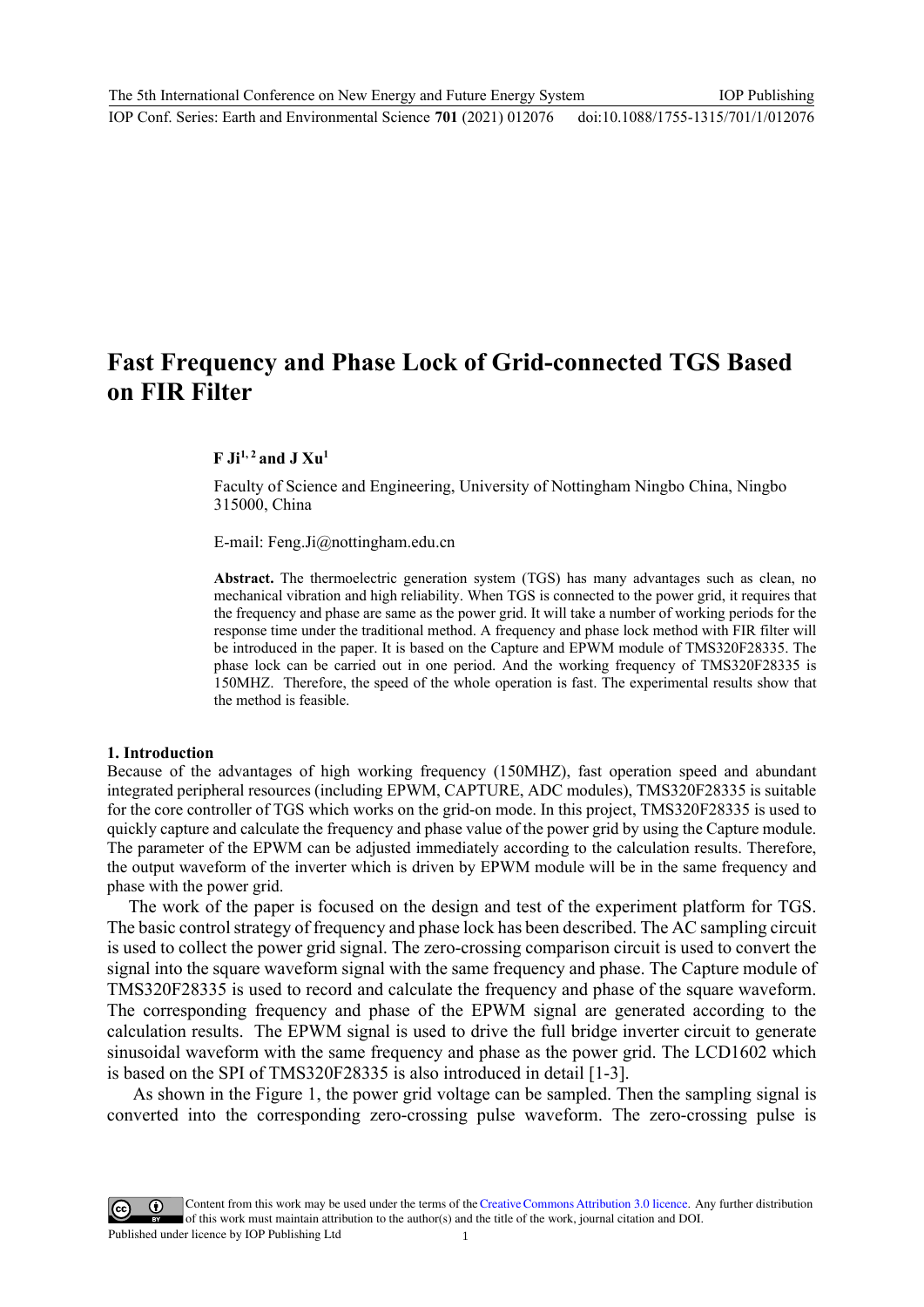connected to the pin of the CAPTURUE module of TMS320F28335. Therefore, the real-time frequency and phase of the power grid can be measured and calculated. The calculated power grid frequency and phase are directly used as the reference value in the SPWM program. Based on this, the corresponding SPWM pulse is generated by the EPWM module of TMS320F28335. The SPWM signal is used to drive the full bridge circuit to generate the AC waveform which has the same frequency and phase as the power grid.

When the frequency or phase of the power grid changes during operation, the system can detect the frequency and phase in one period. Then the output waveform can be adjusted to be the same frequency and phase with the power grid in the second period. And the working frequency of the TMS320F28335 is 150MHZ. Therefore, the speed of frequency and phase lock is very fast [4-6].



**Figure 1.** Block Diagram of Overall Design

# **2. Hardware and software design of TGS**

## *2.1. SPWM mathematical principles*

The sinusoidal pulse width modulation (SPWM) is used as the control strategy to drive EPWM module of TMS320F28335 to generate AC power. The basic control principle is shown in the Figure 2. U<sub>c</sub> is the carrier signal. And U<sub>r</sub> is the modulated signal.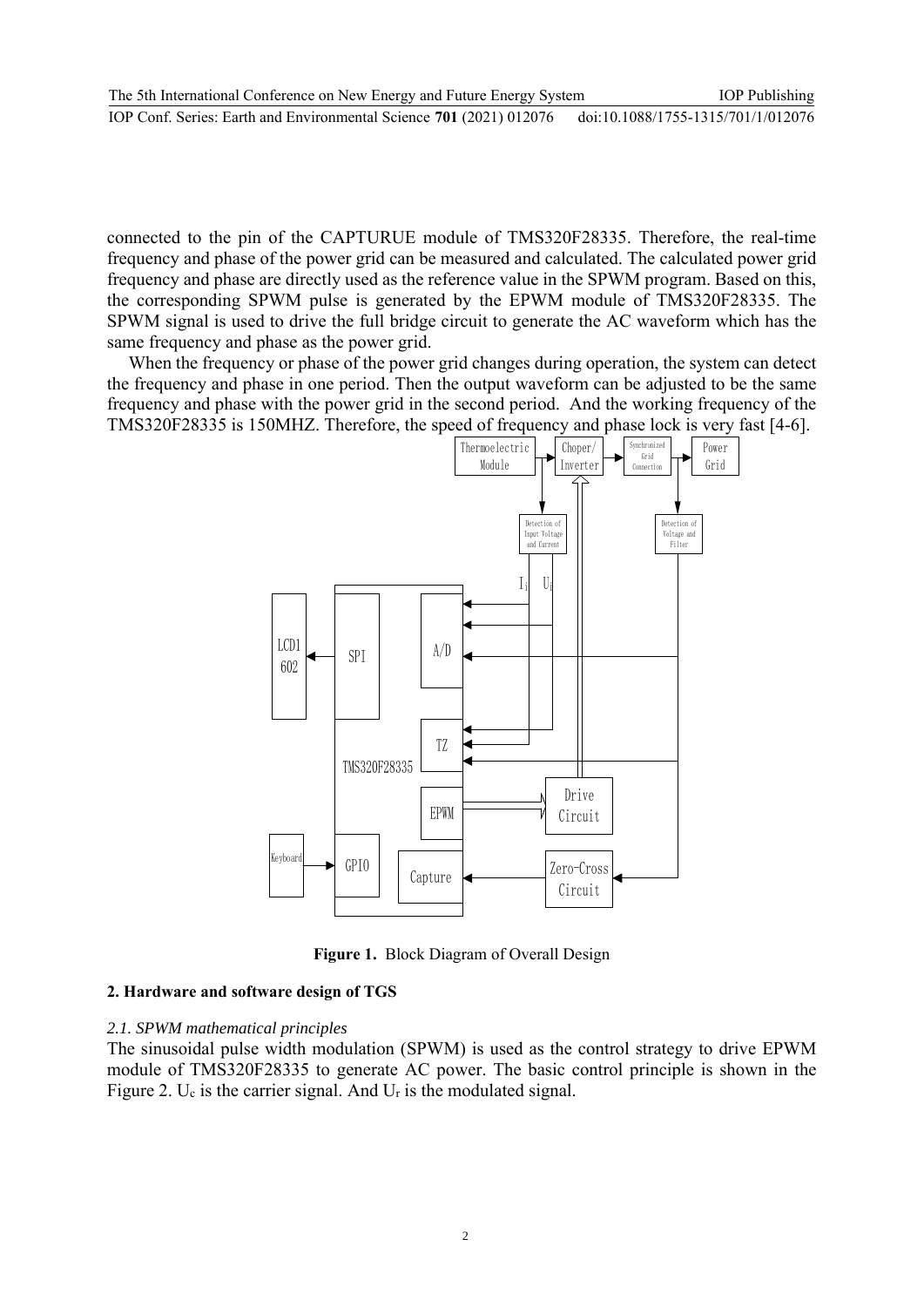

**Figure 2.** SPWM Modulation Waveform

The equation (1) is used to calculate the width of a single pulse  $t_{po}$ .

$$
t_{pw} = \frac{r_s}{2}(1 + M\sin\omega t_1) \tag{1}
$$

$$
M = \frac{|U_r|}{|U_c|} \tag{2}
$$

ω is the power grid angular frequency.

$$
T_s = \frac{1}{F_c * N} = \frac{T_c}{N}
$$
\n
$$
(3)
$$

 $T<sub>s</sub>$  is the carrier period. F<sub>c</sub> is the frequency of the power grid. The value is around 50HZ. N is the carrier ratio. The value is 400 in this design. To is the period of the power grid which can be measured by the CAPTURE module of TMS320F28335. Therefore, the system can adjust the output SPWM pulse according to the measured value of  $T<sub>C</sub>$ . Then the purpose of locking frequency and phase can be achieved [7-10].

#### *2.2. Full bridge circuit*

Figure 3 is the full bridge circuit. SPWM signal which is used to drive the circuit to generate sinusoidal waveform of the same frequency and phase as the power grid [11-14].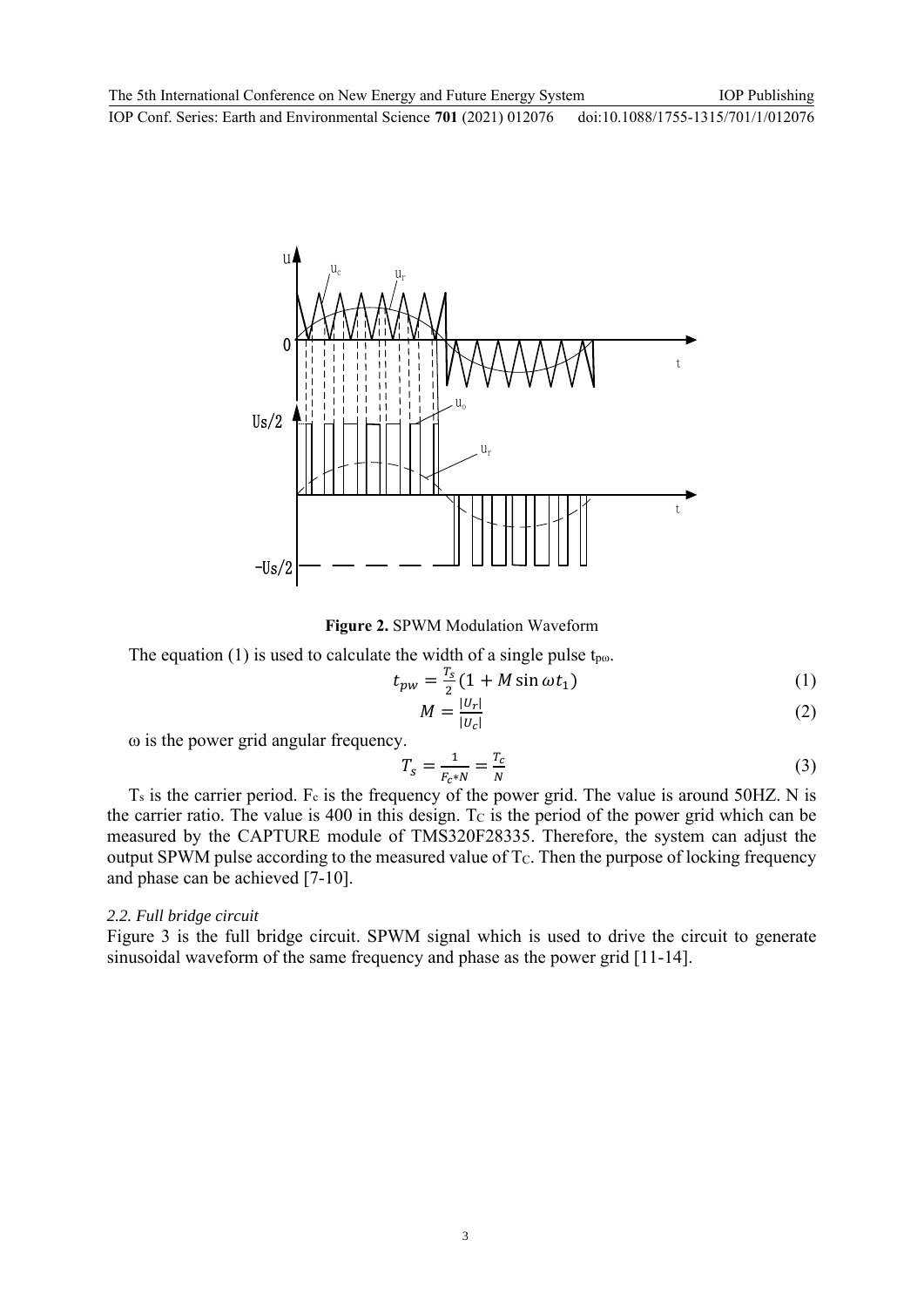

**Figure 3.** Full Bridge Circuit



Figure 4 is the flow chart of EPWM interrupt service program. It describes the details of the process of the EPWM.



**Figure 4.** Flow chart of EPWM interrupt service program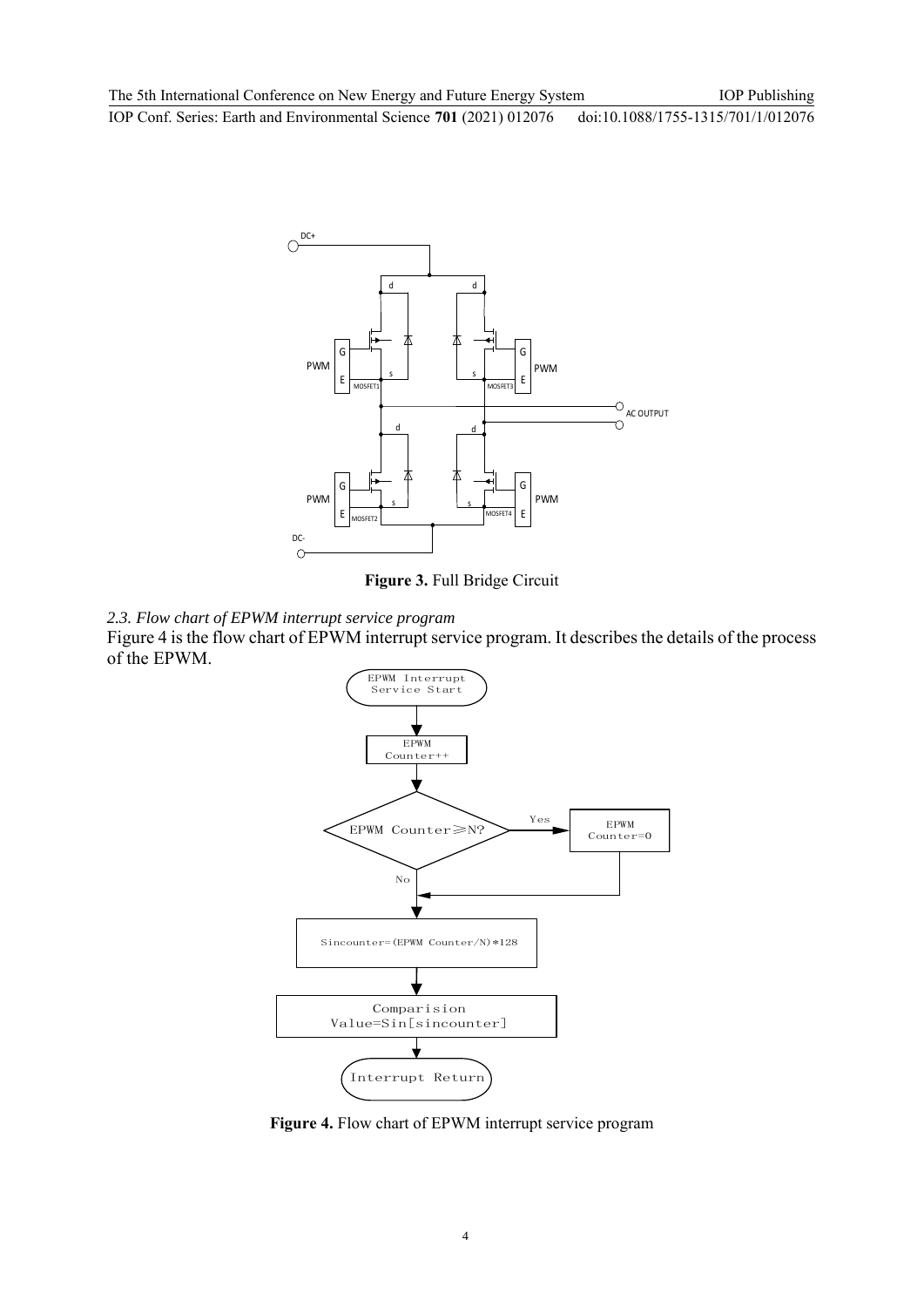#### **3. Signal acquisition and FIR filter processing**

The external signals are converted to analog signals and then the analog signals are converted into digital signals. The digital signal will be sent to the DSP by A/D conversion. After filtering in the TMS320F28335, the signal can be used to calculate frequency and phase.

As a typical digital filter, the finite length pulse response (FIR) filter has non recursive structure. It can ensure the strict linear phase and frequency characteristics at the same time. And it is stable and easy to use in hardware. The equation (4) is shown as following.

$$
y(n) = \sum_{k=0}^{N-1} h(k)x(n-k)
$$
 (4)

The transmission function is shown as equation (5).

$$
H(Z) = \sum_{k=0}^{N-1} h(k) Z^{-k}
$$
 (5)

Where N is the order of the filter, its structural form is shown in the Figure 5.



**Figure 5.** FIR Schematic Diagram

The coefficients of FIR can be calculated by MATLAB software.

#### **4. AC zero-crossing circuit diagram**



 **Figure 6.** AC Zero-crossing Circuit Diagram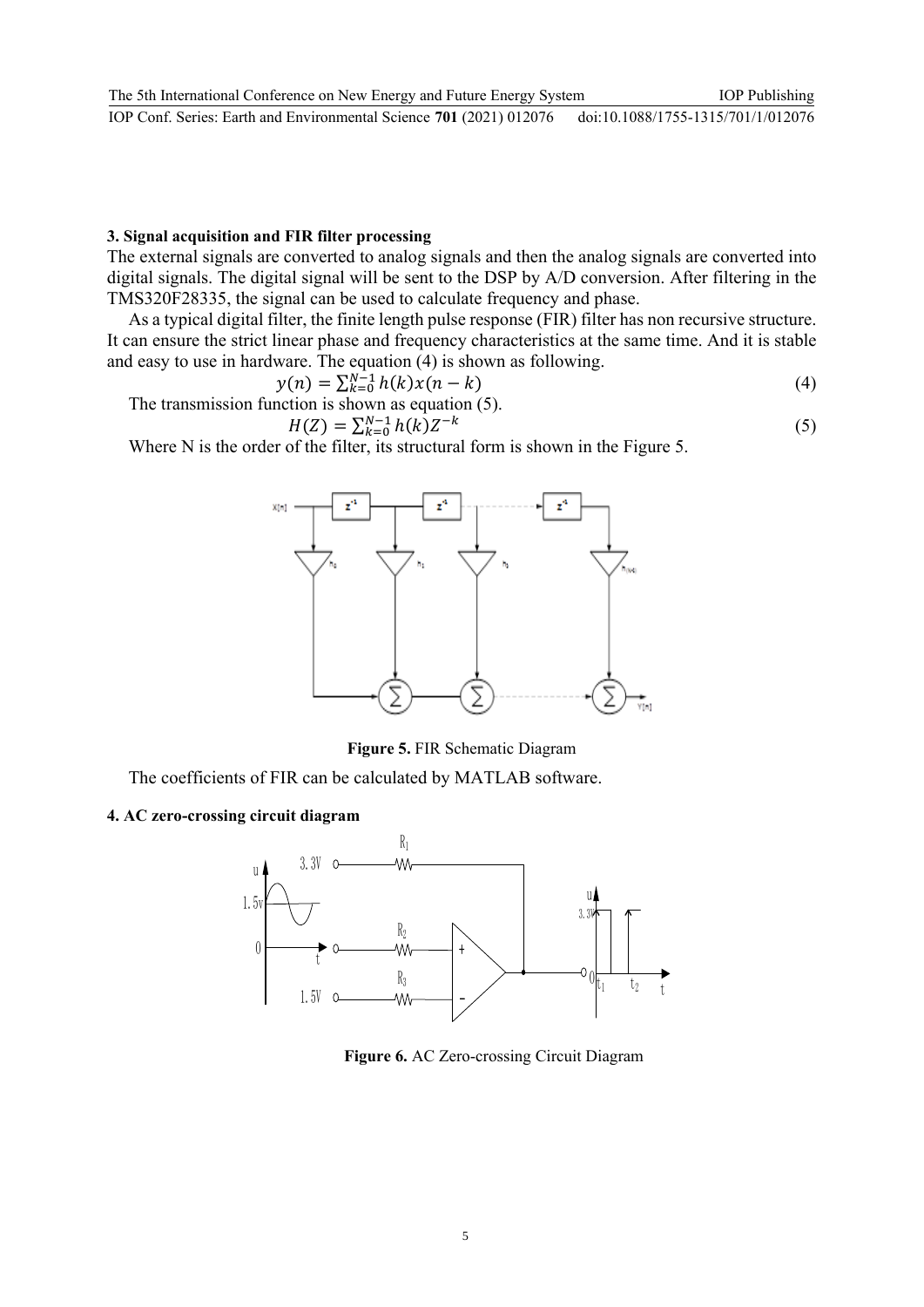As shown in the Figure 6, the square waveform which is generated by zero-crossing comparison circuit is connected to the CAPTURE pin of TMS320F28335. The time difference between the two rising edges of the square waveform is  $T_c$ .

$$
T_c = t_2 - t_1 \tag{6}
$$

 $T_c$  is the period of the power grid signal. The frequency of power grid is as shown in the equation  $(7).$ 

$$
F_c = 1/T_c \tag{7}
$$

And the difference between the rising edge of the power grid and invertor is the phase difference between them.

## **5. Flow chart of frequency lock subprogram**



**Figure 7.** Flow Chart of Frequency Locking Subprogram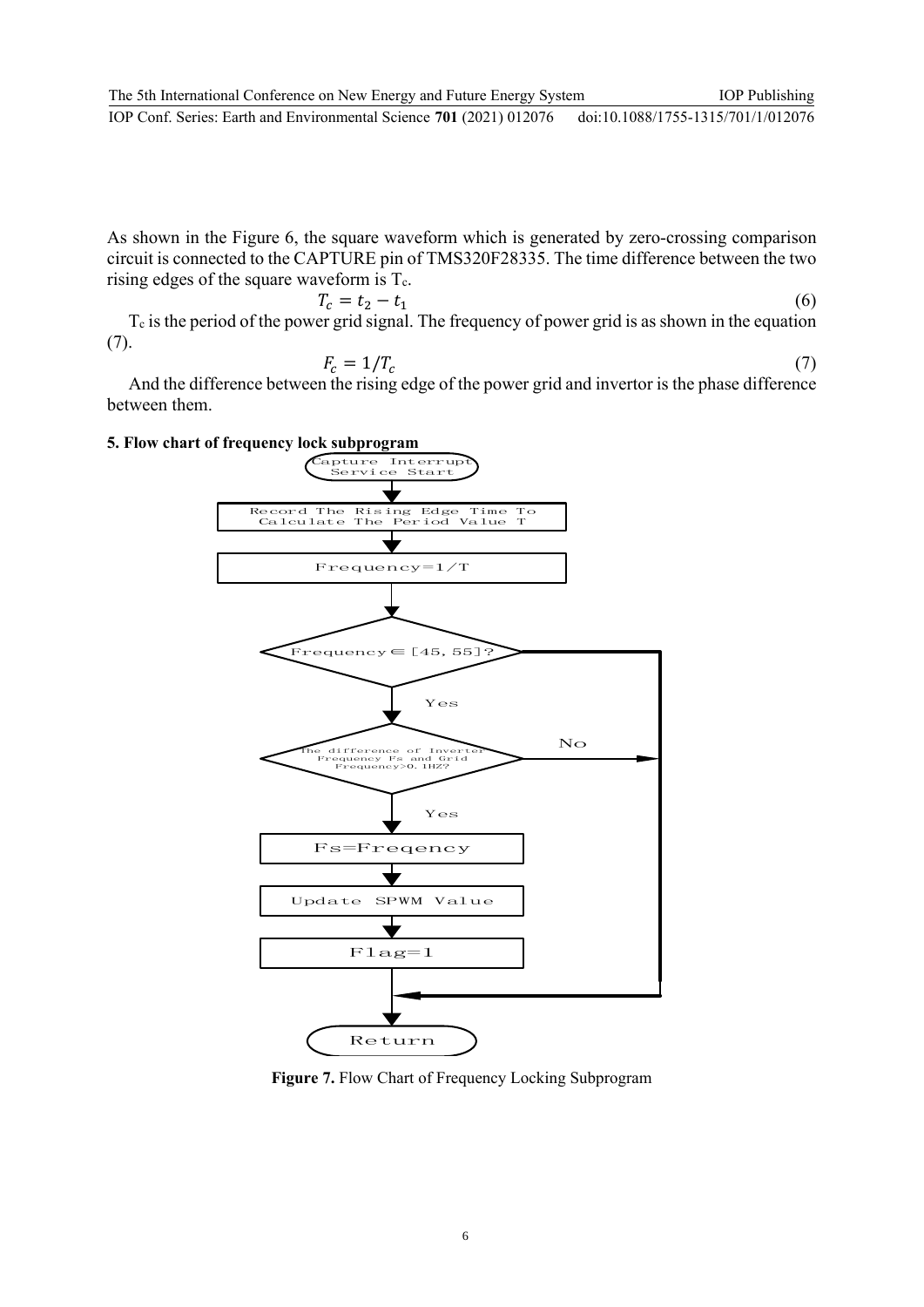As shown in the Figure7, the frequency locking has been described. The detection and processing method of phase-lock is similar to that of frequency-lock. The initial phase of SPWM waveform will be directly modified after calculating the phase difference. In fact, the phase-lock program determines the position of the first pulse in the SPWM waveform. And the frequency-lock program completes the following pulse of all the pulses in a period of SPWM waveform. Therefore, the system can accomplish frequency-lock and phase-lock at the same time in one period [15-16].

## **6. Experimental Result and Conclusion**

The experiment has been executed. Figure 8 is the waveform of pin1 and pin 3 of the Boost Circuit's MOSFET. Figure 9 is the waveform of pin1 and pin 3 of the inverter's MOSFET. Figure 10 is the final comparing waveform of frequency and phase lock.



**Figure 8.** Waveform of Pin1 and Pin 3 of the Boost Circuit's MOSFET



**Figure 9.** Waveform of Pin1 and Pin 3 of Inverter's MOSFET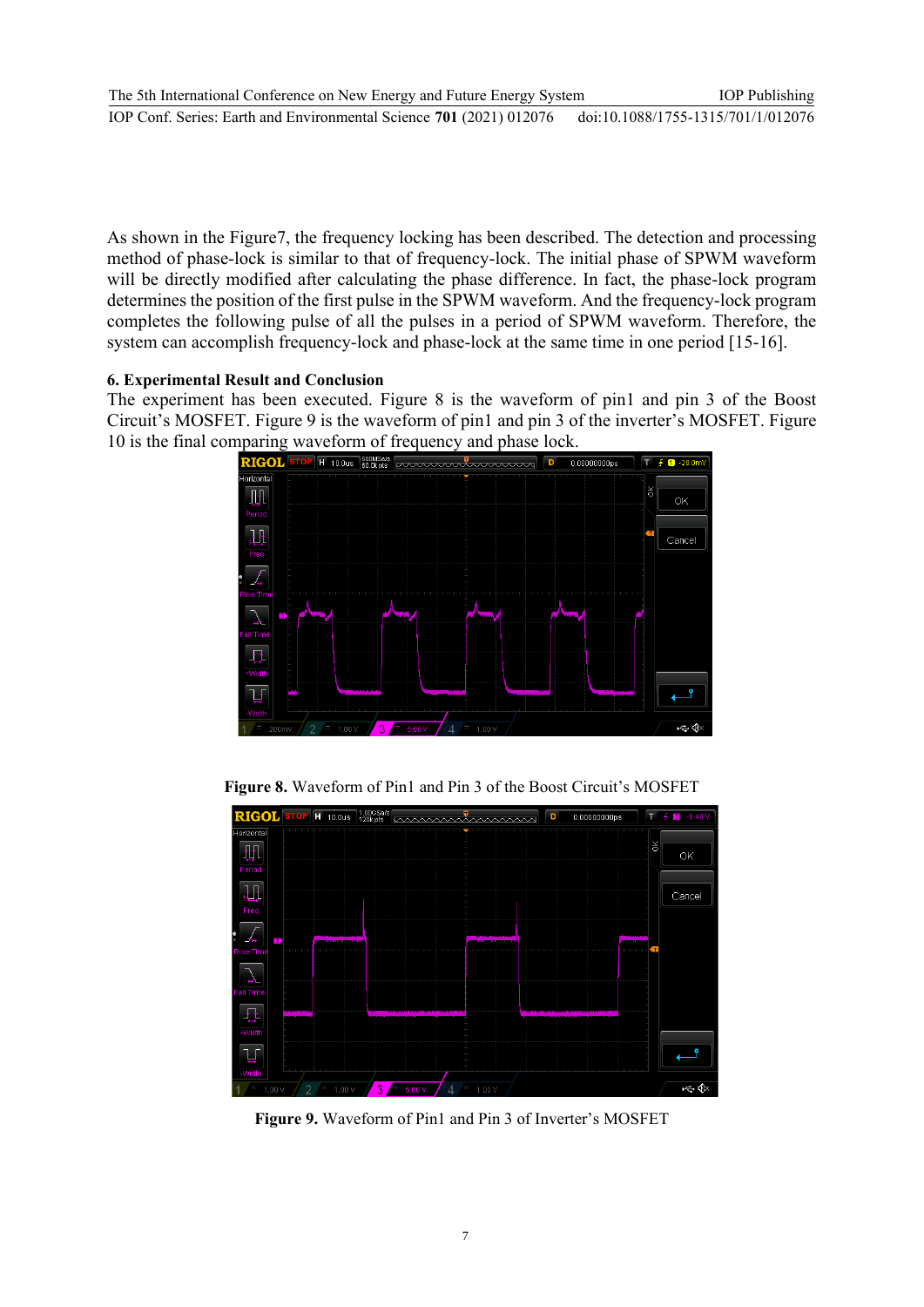

**Figure 10.** Waveform of Frequency and Phase Lock

In the Figure10, the blue waveform is the power grid sampling signal. And the Yellow waveform is the inverter output signal. These two waveforms have the same frequency and phase. The experimental results show that the design of fast frequency-lock and phase-lock is feasible.

# **Acknowledgements**

This work was supported by the Natural Science Foundation of Zhejiang Province under Grant LGG19E070009.

# **References**

- [1] Xu W, Deng J, Xie C and Quan S 2017 A new type of power supply system for automotive thermoelectric power generation research on optimal control strategy of weak hybrid power *International Conference on Industrial Informatics - Computing Technology, Intelligent Technology, Industrial Information Integration (ICIICII), Wuhan,* 286-89.
- [2] Takahashi M and Deng M. 2013 Experimental studies on power control of semiconductor thermoelectric power generation system Proceedings of the 2013 *International Conference on Advanced Mechatronic Systems, Luoyang,* 182-86.
- [3] Chen Yaai, Liu Jingdong, Zhou Jinghua and Li Jin 2013 Research on the control strategy of PV gridconnected inverter upon grid fault *International Conference on Electrical Machines and Systems (ICEMS), Busan,* 2163-67.
- [4] Alatawi KS, Almasoudi FM and Matin M A 2017 Highly efficient GaN-based single-phase transformer-less PV grid-tied inverter *North American Power Symposium (NAPS), Morgantown, WV,* 1-6.
- [5] Dhara S, Hota A, Jain S and Agarwal V 2018 A novel single-phase t-type pv inverter with improved dc utilization *IEEE International Conference on Power Electronics, Drives and Energy Systems (PEDES), Chennai, India*, 1-5.
- [6] Zulkifli SA, Ariffn MAM., Sean TC and Sobri NHM 2018 Control model development using